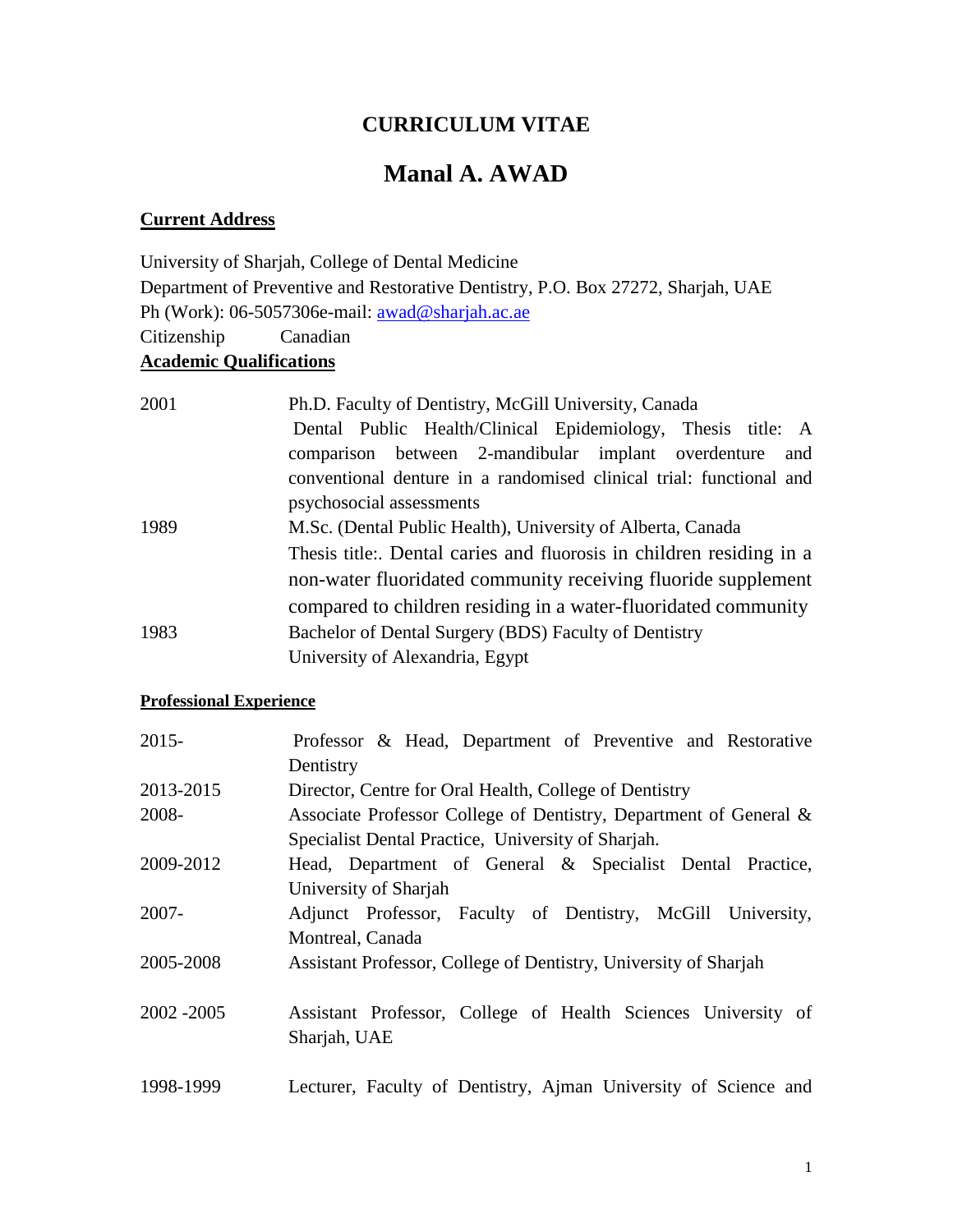| $1997 - 2001$ | Technology<br>Consultant, Faculty of Dentistry, McGill University                        |
|---------------|------------------------------------------------------------------------------------------|
| $1987 - 1989$ | Teaching and Research Assistant, Faculty of Dentistry, University of<br>Alberta, Canada. |
| 1984-1986     | General Practitioner, Sidi Gaber Dental Clinic, Alexandria, Egypt                        |

# **Administrative Experiences:**

| 2014-     | Member: University of Sharjah Research Advisory Board           |
|-----------|-----------------------------------------------------------------|
| 2013-     | Member: Advisory Board, RAK University, College of<br>Dentistry |
|           | Member: University of Sharjah Curriculum Committee              |
| 2009-2012 | Head, Department of General & Specialist Dental Practice        |
| 2010-     | Chair, Limited Private Practice Committee, UDHS                 |
| 2008-     | Member: Graduate Program Committee, College of                  |
|           | Medicine.                                                       |
| 2009-     | <b>Member: UAE Higher Committee for Research Development</b>    |
|           | and Regulations                                                 |
| 2009-     | Member: Molecular Medicine and Translational Research           |
|           | Committee                                                       |
| 2007-     | Chair, College of Dentistry Curriculum Committee                |
| 2007-2008 | <b>Member:</b> University of Sharjah Grievance Committee        |
| 2008-     | Co-Chair, College of Dentistry Program Evaluation               |
|           | Committee                                                       |
| 2008-     | Member: University of Sharjah Curriculum and                    |
|           | <b>Accreditation Committee</b>                                  |
| 2006      | <b>Member:</b> Colleges of Medicine and Health Sciences         |
|           | <b>Research and Ethics Committee</b>                            |
| 2005-2009 | University of Sharjah Research Board                            |
| 2003-2005 | Chair and Founder: College of Health Sciences Research          |
|           | <b>Ethics Committee</b>                                         |
| 2002-2003 | <b>Member:</b> University of Sharjah Library Committee          |
|           |                                                                 |

#### **Research Experience Funded Research Projects:**

| 2015-    | <b>Principal Investigator:</b> :The prevalence of tooth wear on buccal |
|----------|------------------------------------------------------------------------|
|          | and lingual surfaces and possible risk factors in young adults         |
|          | in Arab and Turkish Populations. Funded by:                            |
|          | GlaxoSmithKLine 950,000 Dirhams                                        |
| $2015 -$ | <b>Principal Investigator:</b> Oral health related quality of life     |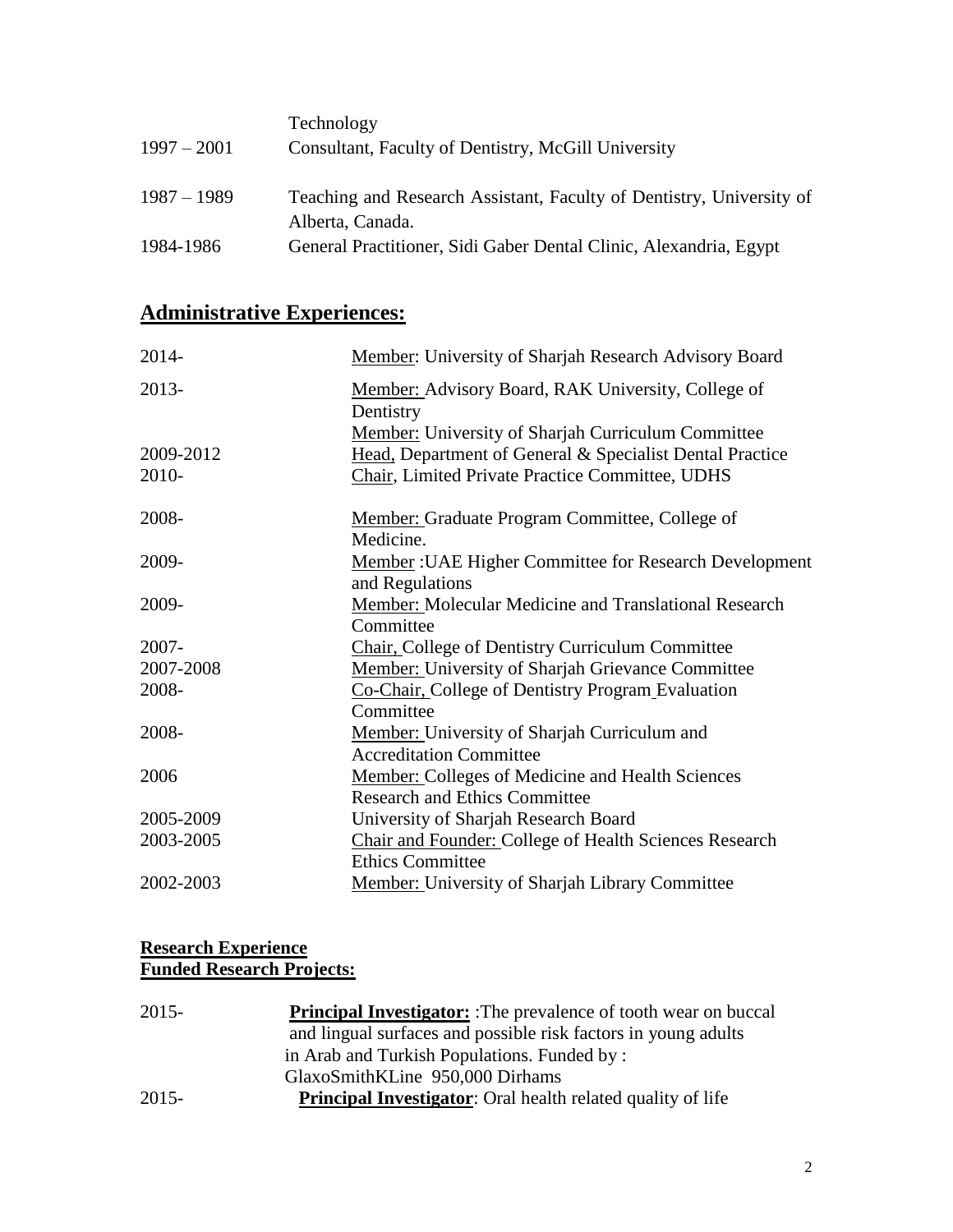| $2011 -$  | among Type 2 diabetic patients in the UAE. Funded by;<br>AlJalila Foundation, Dubai for 278,000 Dirhams<br><b>Principal Investigator:</b> Type 2 diabetes and periodontal disease: A<br>Comparison between diabetic and non-diabetic subjects Funded by:<br>Sheikh Hamdan Bin Rashid Al Maktoum Awards for Medical<br>Sciences 106,150 Dirhams |
|-----------|------------------------------------------------------------------------------------------------------------------------------------------------------------------------------------------------------------------------------------------------------------------------------------------------------------------------------------------------|
| 2009-     | Consultant: the efficacy of mandibular mini-implant overdentures<br>(Funded by 3M, Canada), 100,000 Canadian Dollars                                                                                                                                                                                                                           |
| 2007-2009 | <b>Coordinator:</b> UAE Oral Health Research Group (Funded by the<br><b>University of Sharjah</b> ): 65,000 Dirhams                                                                                                                                                                                                                            |
| 2001-2009 | <b>Co-investigator:</b> An international multi-centre study on the cost<br>effectiveness of 2-implant mandibular overdentures (ITI Foundation)<br>(Funded by:ITI Foundation Struaman Canada, Limited and<br>Canadian Institute for Health Research (CIHR)). 235,000 Canadian<br><b>Dollars</b>                                                 |
| 2004-2006 | <b>Principal Investigator:</b> Validity and reliability of a disease-specific<br>questionnaire module (the EORTC QLQ C30) in assessing quality of<br>life of cancer patients in an Arab population. Funded by Sheikh<br>Hamdan Bin Rashid Al Maktoum Award for Medical Sciences:<br>24,100 Dirhams                                             |
| 2004-2006 | <b>Principal Investigator:</b> validity and reliability of a disease-specific<br>questionnaire module (the EORTC BR23) in assessing quality of life<br>of breast cancer patients in an Arab population. Funded by University<br>of Sharjah: 36,800 Dirhams                                                                                     |
| 2005-2007 | <b>Principal Investigator:</b> Quality of life three and 12 months after<br>treatment for early breast cancer in Arab patients: influence of<br>treatment and patient characteristics. Funded by Terry Fox<br>Foundation for Cancer Research: 48,000 Dirhams                                                                                   |
| 2006-2009 | Co-Investigator: Diabetes and cardiovascular research group.<br>Funded by University of Sharjah: 117,750                                                                                                                                                                                                                                       |
|           | <b>Publication in Peer Reviewed Journals</b>                                                                                                                                                                                                                                                                                                   |

- 1. Gopinath VK, **Awad MA**[.Predictors of dental rehabilitation in children aged 3-12](http://www.ncbi.nlm.nih.gov/pubmed/26236683)  [years.](http://www.ncbi.nlm.nih.gov/pubmed/26236683) J Int Soc Prev Community Dent. 2015;5(3):227-3.
- 2. **Awad MA**, Rahman B, Hasan H, Ali H. The Relationship between Body Mass Index and Periodontitis in Arab Patients with Type 2 Diabetes Mellitus. Oman Med J 2015 *(in press*).
- 3. Hawamdeh S, **Awad MA**. Dental anxiety: Prevalence and associated factors. *Euro J Gen Dent* (in press)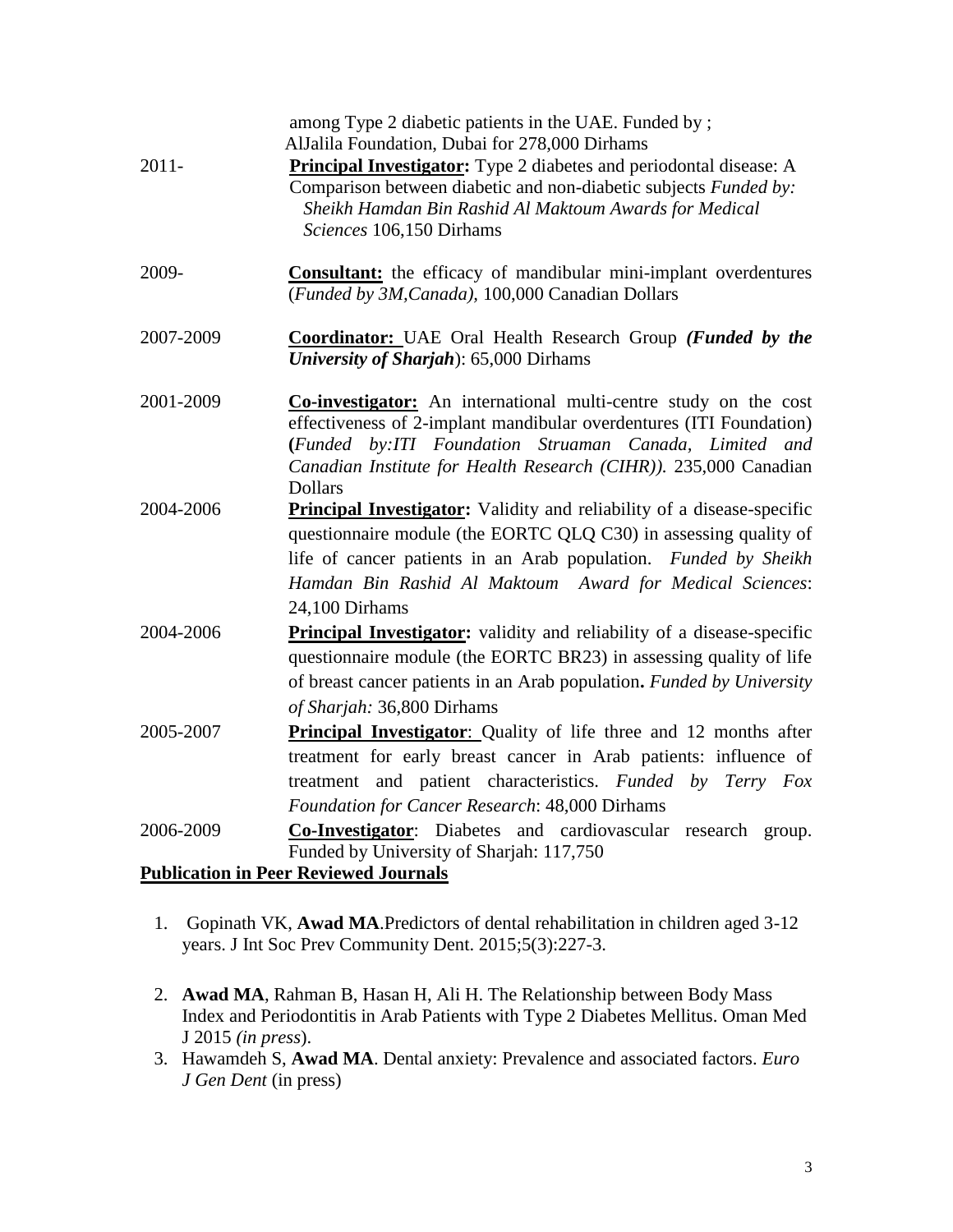- 4. Al Amad S, **Awad MA,** Nimiri O. Oral cancer in young Jordanians: potential association with frequency of narghile smoking Oral Surg Oral Med Oral Pathol Oral Radiol 2014;118:560-565
- 5. El Damanhoury H, Fakhruddin K, **Awad MA**. Effectiveness of teaching International Caries Detection and Assessment System II and its e-learning program to freshman dental students on occlusal caries detection. Eur J Dent 2014; 8:493-497
- 6. Al-Rawi NH, Awad M, Al-Zuebi IE, Hariri RA, Salah EW. Prevalence of odontogenic cysts and tumors among UAE population. J Orofac Sci 2013;5:95-100.
- 7. Hamdan NM, Gray-Donald K, **Awad MA,** Johnson-Down L, Wollin S, Feine JS. [Do Implant Overdentures Improve Dietary Intake? A Randomized Clinical Trial.](http://www.ncbi.nlm.nih.gov/pubmed/24158335) .*J Dent Res* 201392:146S-153S
- 8. **Awad MA**, Rashid F, Feine S. The effect of mandibular 2-implant overdentures on oral health related quality of life in a pragmatic international multicentre study  *Clin Oral Impl Res* 2013 *25:46-51*
- 9. Al Amad S, **Awad MA**, Silverman H. Attitude of dental patients towards research participation. *Eastern Med J* 2013 V 21: 241-247.
- 10. **Awad M**. Among patients undergoing third molar exatraction, amoxixillin administration preoperatively or postoperatively is likely to be more efficiacious than placebo in preventing postoperative complications. J Evid Base Den Pract 2012, 12:149-150.
- 11. **Awad MA**, Morais JA, Wollin S, Khalil A, Gray-Donald K, Feine JS. [Implant overdentures and nutrition: a randomized controlled trial.](http://www.ncbi.nlm.nih.gov/pubmed/21951464) *J Dent Res.* 2012 ;91(1):39-46.
- 12. **Awad MA**. Third molar extraction and use of pre-post operative amoxicillin. *J Evid Based Dent Pract* 2012 ; 12(3):149-50.
- 13. Rashid F, **Awad MA**, Thomason JM, Piovano A, Spielberg GP, Scilingo E, Mojon P, Müller F, Spielberg M, Heydecke G, Stoker G, Wismeijer D, Allen F, Feine JS. The effectiveness of 2-implant overdentures - a pragmatic international multicentre study. *J Oral Rehabil*.2011; 38;176-84
- 14. Hashim R, Williams S, Thomson WM, **Awad MA**. Prevalence and intra-oral patterns of Early Childhood Caries among young children in Ajman. *Comm Dent Health* 2010;27 109- 13.
- 15. **Awad M,** Kouatly M, Fakhry R. Smoking counseling practices of physicians in the UAE. *Global Health Promotion* 2010; 17: 8-15.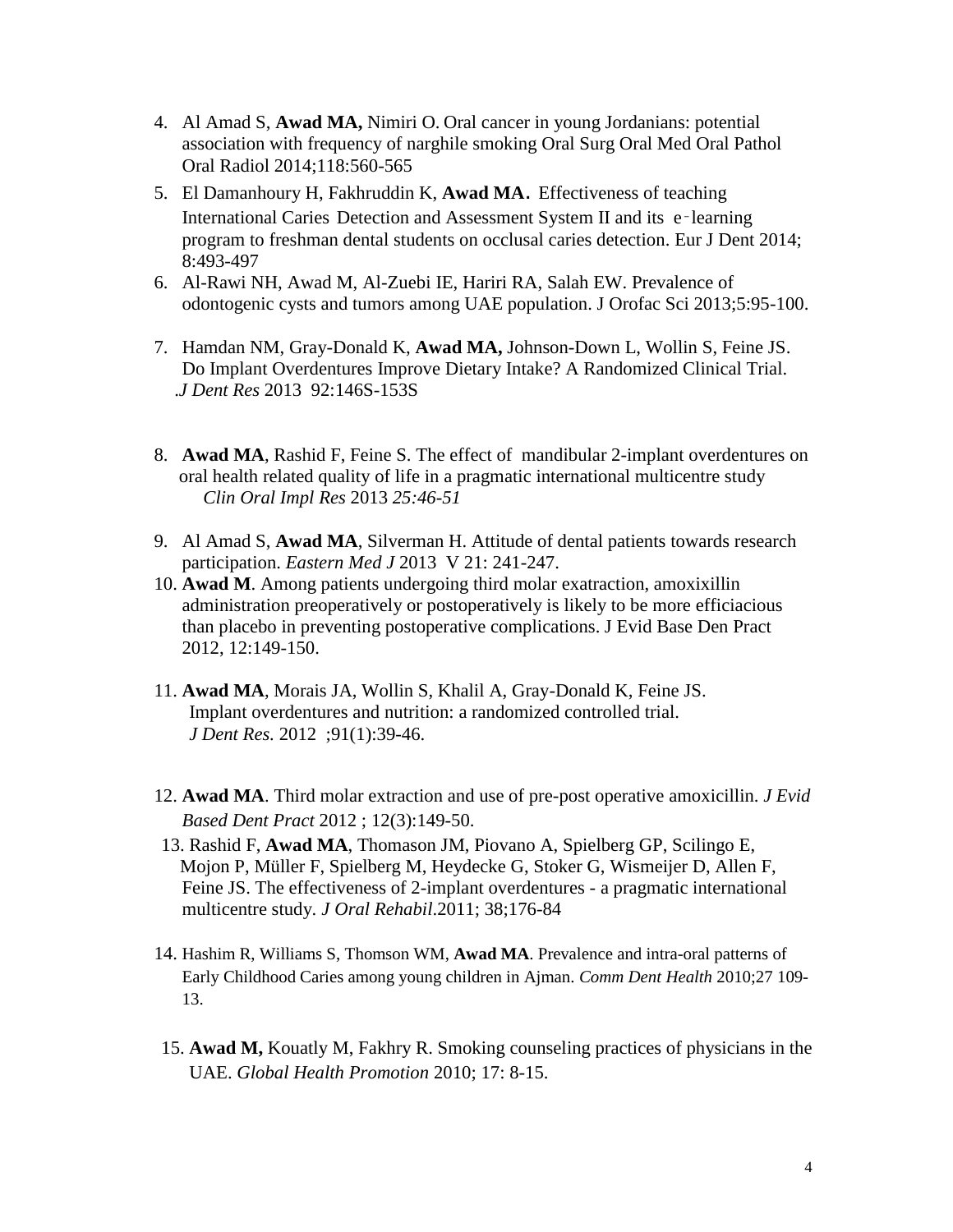- 16. Pan S, Dagenais M, Thomason JM, **Awad M**, Emami E, Kimoto S, Wollin SD, Feine JS. Does mandibular edentulous bone height affect prosthetic treatment success? *J Dent.* 2010; 38(11):899-907.
- 17. **Awad MA.** Publication bias in clinical trials. *J Can Dent Assoc* 2010;76:a175
- 18. **Awad M**. [The most common reason for extracting endodontically treated teeth is](http://www.ncbi.nlm.nih.gov/pubmed/19913749?itool=EntrezSystem2.PEntrez.Pubmed.Pubmed_ResultsPanel.Pubmed_RVDocSum&ordinalpos=2)  [due to nonrestorable caries.](http://www.ncbi.nlm.nih.gov/pubmed/19913749?itool=EntrezSystem2.PEntrez.Pubmed.Pubmed_ResultsPanel.Pubmed_RVDocSum&ordinalpos=2) *J Evid Based Dent Pract*. 2009 Dec;9(4):238-9.
- 19. Hydecke G, Thomason JM, **Awad MA,** Lund J, Feine JS. Do Mandibular Implant overdentures and conventional complete dentures meet the expectations of edentulous patients? *Quintessence Int*, 2008; 39(10) 803-9.
- 20. **Awad** MA, Denic S, El Taji H. [Validation of the European Organization for Research](http://www.ncbi.nlm.nih.gov/pubmed/18837895)  [and Treatment of Cancer Quality of Life Questionnaires for Arabic-speaking](http://www.ncbi.nlm.nih.gov/pubmed/18837895)  [Populations.](http://www.ncbi.nlm.nih.gov/pubmed/18837895) *Ann N Y Acad Sci*. 2008 Sep;1138:146-54
- 21. Pan S ,**Awad MA** , Thomason JM, Dufresne E, Kobayashi T, Kimoto S, Wollin S, Feine JS. Sex Differences in denture satisfaction. *J Dent* 2008*;* 36 (5):301-8.
- 22. **Awad M,** Al-Shamrany M, Locker D, Allen F, Feine JS. The effect of shortening the Oral Health Impact Profile (OHIP) on validity, reliability and responsiveness among edentulous populations. *Comm Dent Oral Epidemiol* 2008, 36: 12- 20*.*
- 23. Hashim R, Thomson WM, **Awad MA** Prevalence of dental caries among young children in Arab countries. *Dental News* 2008; XV (1) 20-26.
- 24. **Awad MA.** Mandibular and conventional dentures have the same impact on general satisfaction and oral health- related-quality of life. *J Evid Based Dent Pract*. 2007 ; 7(2):69-70
- 25. Hashim R, Thomson WM, **Awad MA**, Ajers KMS. Caries experience of preschool children in United Arab Emirates: Review and Policy recommendations. *Dental News* 2007 *XIII, V 34-38*
- 26. **Awad MA** and O'Loughlin J. Physician delivery of smoking preventive counseling to young patients in the United Arab Emirates. *Patient Educ Couns* 2007; 67 (1): 151-6
- 27. Perri R, Wollin S, Drolet N, **Awad M**, Feine JS. Monitoring recruitment success and cost in a randomized clinical trial. *Eur J Prosthodont Dent* 2006; 14(3) 126-30.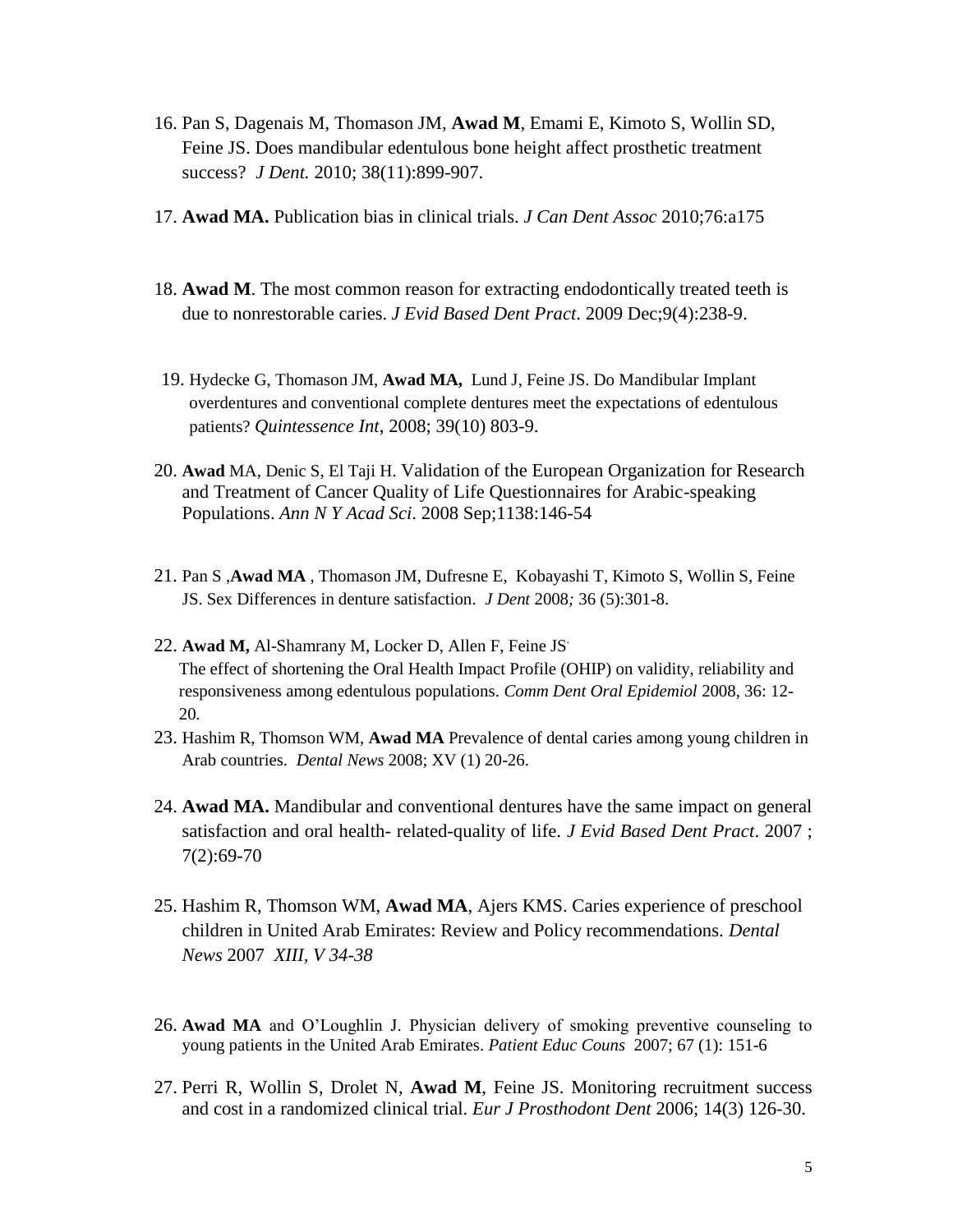- 28. Hashim R, Thomson WM, Ayers KM, Lewsey JD and **Awad M**. Dental caries experience and use of dental services among preschool children in Ajman UAE. *Int J Paediatr Dent*. 2006 Jul; 16(4):257-62.
- 29. **Awad MA.** Mandibular and conventional dentures have the same impact on general satisfaction and oral health- related-quality of life. *J Evid Based Dent Pract*. 2007 ; 7(2):69-70
- 30. **Awad MA**. Ball springs require more repair than clip springs. *Evidence Based Dental Practice*, 2006; 6 (2): 174-5.
- 31. Denic S, Khatib F, **Awad M,** Karbani G, Milenkovic J Cancer by negative heterosis: breast and ovarian cancer excess in hybrids of inbred ethnic groups, *J Med Hypotheses*, 2005, 64(5) 1002-6.

#### 32. **Awad MA**.

Patient's ratings can be used to measure the satisfaction of different mandibular implant-retained dentures. *Evidence Based Dental Practice* 2005: 5 (3) 154-155.

33. **Awad MA**

Shortened dental arches may cause chewing difficulties. *Evidence Based Dental Practice*, 2004: 4 (3) 301-303.

34. Hussein A, Baumann A, **Awad MA**, Marzouqi A.

Severe Acute Respiratory Syndrome - implications for a national health strategy. *Emirates Med J* 2004: 20(1):91-95.

- 35. Heydecke G, Klemetti E, **Awad MA**, Lund JP, Feine JS Relationship between prosthodontic evaluation and patients ratings of mandibular conventional and implant prostheses. *In J Prosthodont*. 2003: 16 (3): 307-12.
- 36. Heydecke G, Locker D, **Awad MA**, Lund JP, Feine JS. Oral and general health-related quality of life with conventional and implant

dentures. *Community Dent Oral Epidemiol.* 2003: (3): 161-8.

37. Shi Z, Guo C, **Awad M.**

Hyaluronate for temporomandibular joint disorders. *Cochrane DataBase Syst Rev*. 2003: (1) CD002970 Review.

38. Heydecke G, Boudrias P**, Awad MA**, De Albuquerque RF, Lund GP, Feine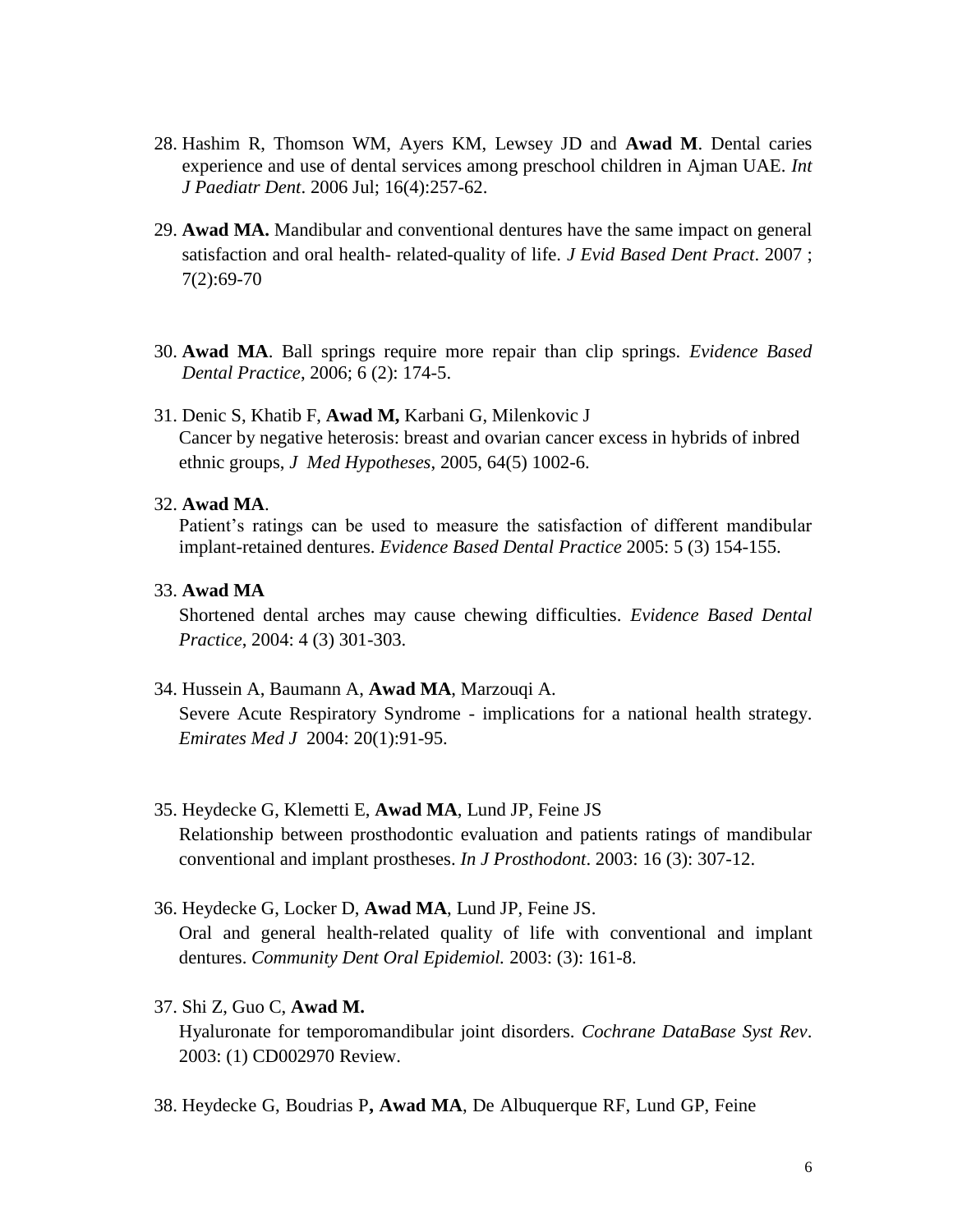JS. Within-subject comparisons of maxillary fixed and removable implant prostheses: Patient satisfaction and choice of prosthesis. *Clin Oral Implants Res* 2003: 14(1): 125-30.

39. **Awad MA**, Lund JP, Shapiro SH, Locker D, Klemetti E, Chehade A, Savard A, Feine JS. Oral health status and treatment satisfaction with mandibular implant overdentures and conventional dentures: a randomized clinical trial in a senior population. *Int J Prosthodont*. 2003: 16 (4): 390-6.

#### 40. Denic S, Khatib F, **Awad MA**, Milenkovic J

Cancer excess from consanguinity in the United Arab Emirates: Analysis of effect of relative risk and consanguinity rates. *Emirates Medical Journal* 2004: 22 (1) 71- 74.

41. **Awad MA**, Lund JP, Dufresne E, Feine JS.

Comparing the efficacy of mandibular implant-retained overdentures and conventional dentures among middle-aged edentulous patients: Satisfaction and functional assessment. *Int J Prosthodont*. 2003: 16(2): 117-22.

42. **Awad MA.**

Patients preferences and expectations. Implant Overdentures: The standard of care for edentulous patients. Editors: J.S.Feine and GE Gunnar. 2003, Quintessence Publishing Co, Inc.

#### 43. **Awad MA**, Locker D, Korner-Bitensky N and Feine JS.

Oral rehabilitations of patients in a randomised controlled clinical trial*. J Dent Res*. 2000: 79 (9): 1659-63.

#### 44. **Awad MA**, Shapiro SH, Lund JP and Feine JS.

Determinants of patients' treatment preferences in a clinical trial *Comm Dent Oral Epidemiol.* 2000: 28(2): 119-25.

#### 45. **Awad MA** and Feine JS.

Measuring patient satisfaction with mandibular prosthesis *Comm. Dent Oral Epidemiol.* 1998: 31: 36-41.

46. Feine JS, **Awad MA** and Lund JP.

The impact of patient preference on the design and interpretation of clinical trials.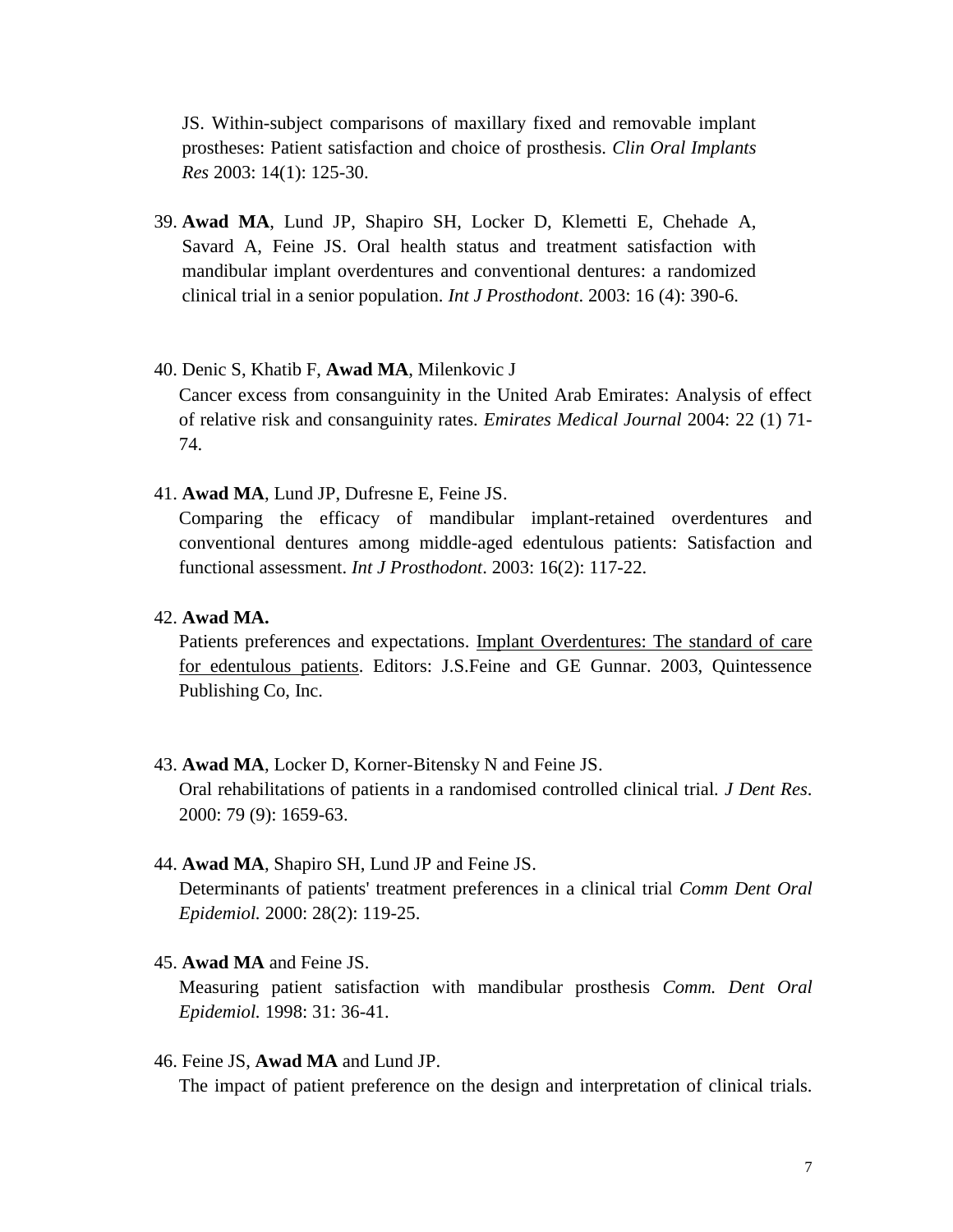*Comm Dent Oral Epidemiol*. 1998: 26: 70-74.

47. **Awad MA** and Hargreaves JA.

Dental caries and fluorosis in 7-9 and 11-14 years old children administering fluoride drops since birth. *J Can Dent Assoc*, 1992: 90: 153-156.

#### **Invited Papers**

48. Feine JS, **Awad MA**, Lund JP.

Rejoinder to Bradley: Patient preferences and clinical trial design and appreciation and critique of a paper by Feine, Awad & Lund. *Comm Dent Oral Epidemiol.* 1999: 27(2): 89-92.

#### 49. Feine JS, Carlsson GE, **Awad MA** et al.

The McGill consensus statement on overdentures - Mandibular two-implant overdentures as first choice standard of care for edentulous patients. Montreal, Quebec May 2002.

In:

*Int Oral Maxillofac Implants* 17(4) 601-2. *Int J Porsthodont*.2002 15(4):413-4 *Gerodontology* 2002; 19(1) 3-4.

#### **Book Chapters:**

#### 50. **Awad MA**

Patients preferences and expectations. Implant Overdentures: The standard of care for edentulous patients. Editors: J.S.Feine and GE Gunnar. 2003, Quintessence Publishing Co, Inc.

51. **Awad M**, Nagelkerke N, Lessaffre E. Start with the Basics (Chapter 10). In: Methodological issues in Oral Health Research, Editors: Lessaffre E. Leroux B and Feine JS. Wiley & Sons 2009

#### **Conference Abstracts**

1. **Awad MA.** Update on the International Association for Dental Research, UAE Division. Presented at the WHO collaborative centre for primary health care & the  $15<sup>th</sup>$  Kuwait association for dental research conference January 2015.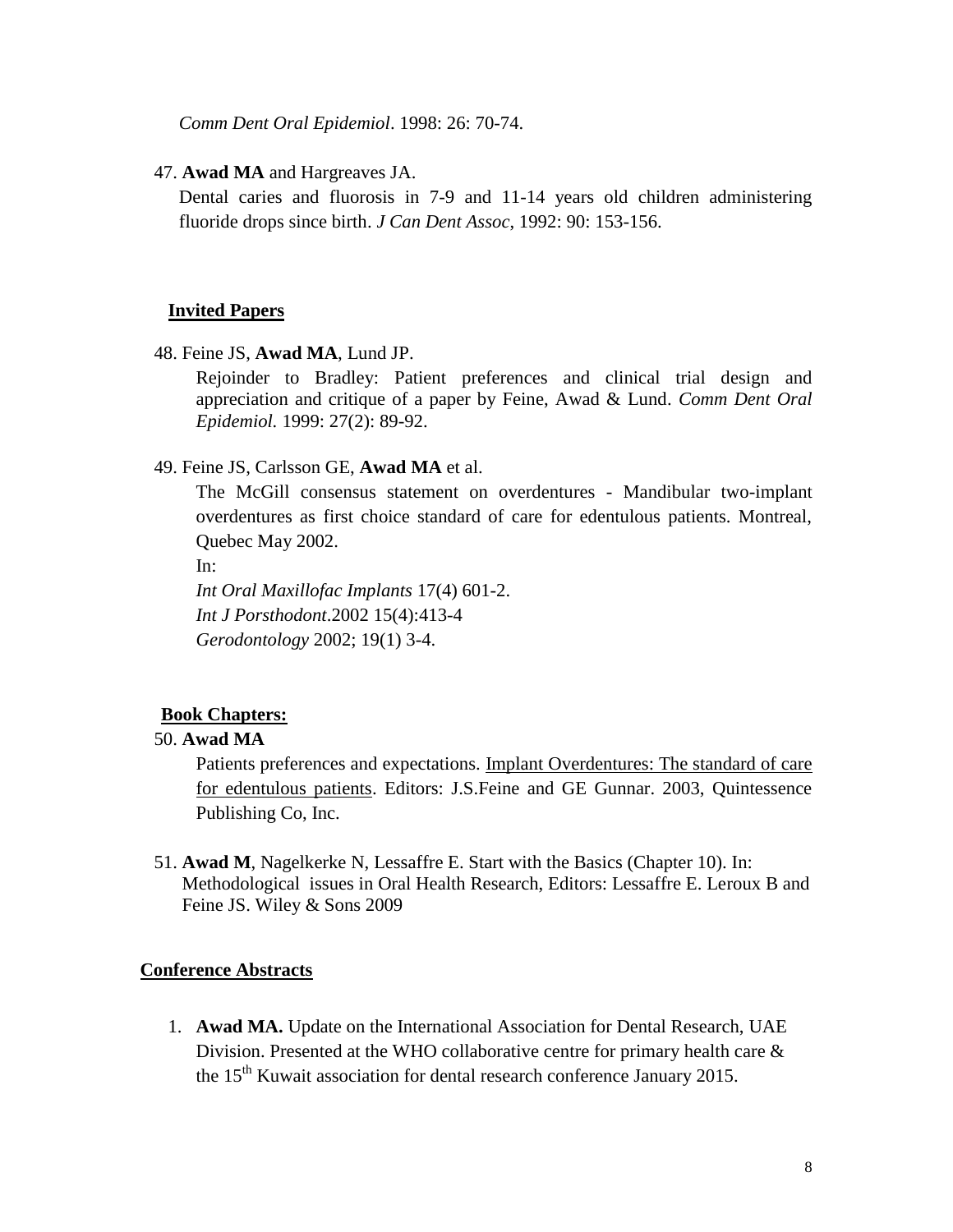- 2. **Awad MA**, The relationship between Body Mass Index in diabetic Arab patients. Presented AEEDC Dubai 2014.
- 3. **Awad MA**, Rahman B, Hasan H. Body Mass Index and periodontistis in diabetic patients. Presented at the 91<sup>st</sup> International Association for Dental Research Conference IADR, Charlotte, North Carolina, USA, 2014.
- 4. **Awad MA,** Morais JA, Wollin S, and Feine JS. Implant overdentures and dietary intake. 89th *International Association for Dental Research IADR General Session. Brazil 2012..*
- 5. Ahmadi, G. Al Bluwi S, Binnya N, Al Bluwi N and **Awad MA.** Patient Satisfaction at a University Academic Dental Centre. *88th International Association of Dental Research IADR General Session. Barcelona 2010.*
- 6. **Awad MA,** J.A. Morais, S. Wollin, and J.S. Feine .Do Implant Overdentures Improve Nutritional State of Elderly Edentulous Patients? *88th International Association of Dental Research IADR General Session. Barcelona* 2010.
- 7. Jasim Z, Salama H, Abu Laban A, Hamdoun Y, and **Awad MA.** Dental Caries in Children in the United Arab Emirates. *88th International Association of Dental Research IADR General Session. Barcelona* 2010
- 8. Al Amad SH, Silverman H, and **Awad MA**. Motives and Concerns to Participation in Dental Research.*88th International Association of Dental Research IADR General Session. Barcelona* 2010*.*
- 9. Al Qayda A, Al Ali M, Al Mutawa R, Al Mamari S, and **Awad MA.** Oral Cancer knowledge among dentists in the UAE*.*. *88th International Association of Dental Research IADR General Session.* Barcelona 2010
- 10. Hawamdeh A, **Awad M**. The prevalence of dental anxiety among UAE college population J Dent Res 87 Special issue (B) *IADR/CADR 86th General Session*, *Toronto, Canada, 2008*
- 11. Fahim, H, **Awad M**, Feine JS. [The effectiveness of 2-implant overdentures-](javascript:var%20myWindow=window.open() a [pragmatic international multicenter study](javascript:var%20myWindow=window.open() Special issue (B) *IADR/CADR 86th General Session, Toronto, Canada, 2008*
- 12. Pan S , Dagenes M, Thomson JM, **Awad MA**,Emami E, Kimoto E, and Feine JS. Does mandibular condition affect prosthetic treatment success in edentulous elders Special issue (B) *IADR/CADR 86th General Session, Toronto,Canada, 2008*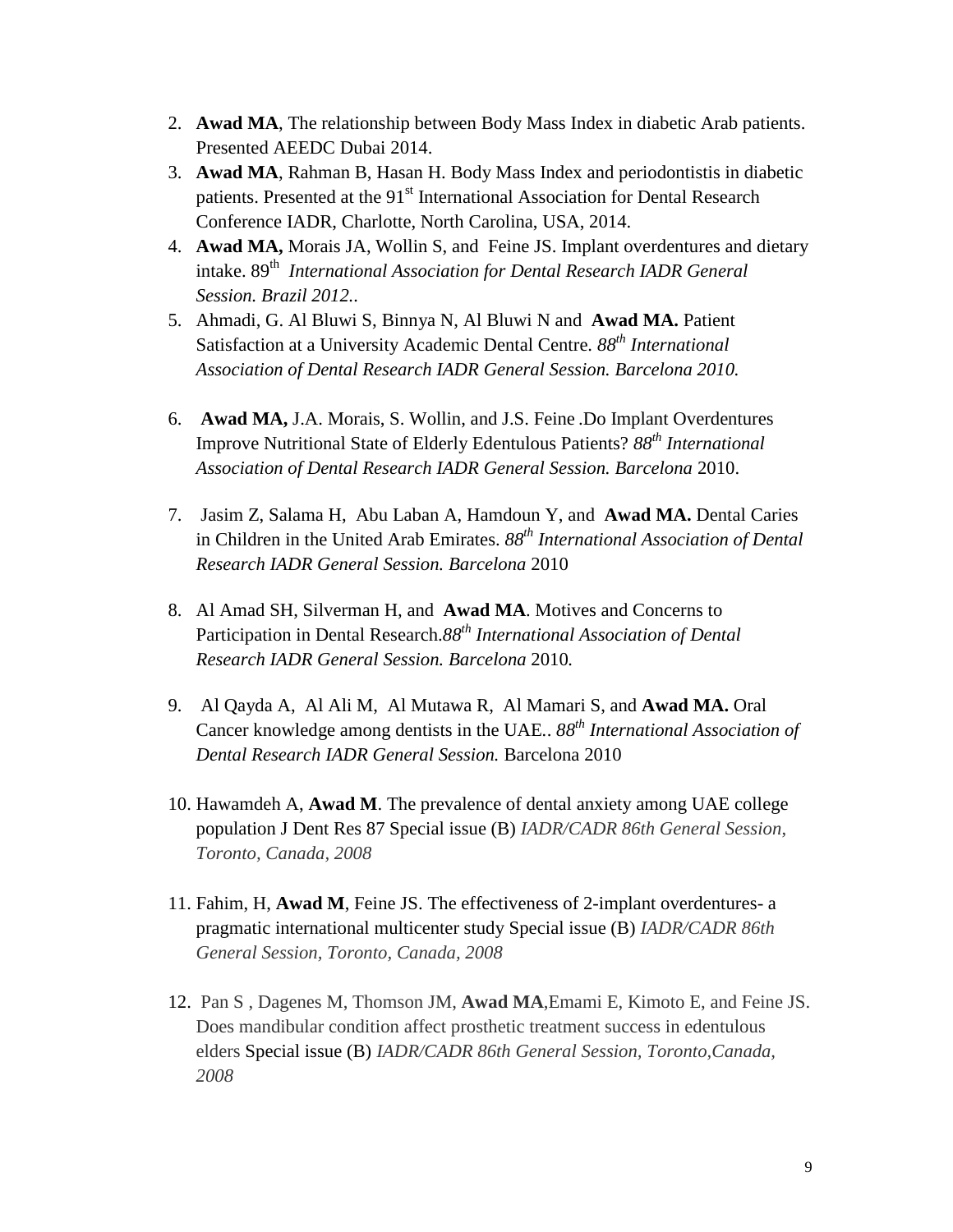- 13. **Awad** M, Hussein A. Quality of Abstracts describing randomized clinical trials at the International Association for Dental Research Meeting. presented at the 3<sup>rd</sup> International meeting methodological issues in oral health research Clinical trials and Evidence Based Dentistry*, Italy 2008*
- 14. **Awad M,** Hawamdeh S. Al Zahrawy An extraordinary physician. Presented at the first I*nternational Conference on Arabs' and Muslims' History of Science March 2008*
- 15. Hashim R, Thomson WM, **Awad M**, Ayers KMS. Qualitative techniques to investigate mother's oral health knowledge in Ajman. *J Dent Res 85:* Special Issue (A) 2007
- 16. **Awad MA**, Denic S, Al Khatib F, Taji H, Al Kouatly M, Khalil R. Quality of life of Arab women three months after treatment of breast cancer.Emirates Med J Vol 25: Number 1 (Suppl), 2007 :page 68.
- 17. **Awad MA**, Feine Js. The Quality of randomized clinical trials on implant supported prostheses. J Dent Res. 84 (B) special issue 2006.
- 18. **Awad MA,** Shamrany M, Locker D, Allen, F. Feine. Establishing a short oral health related quality of life questionnaire. *J Dent Res* 84, special issue: 2005.
- 19. Mai S, **Awad MA**, Drolet M, Perri R, Wollin S, Feine S The perceived impact of oral condition on general health*. J Dent Res* 84, special issue: 2005.
- 20. Perri R, **Awad MA**, Drolet M, Mai S, Wollin S, Feine S Monitoring recruitment success and cost in a randomized clinical trial. *J Dent Res* 84, special issue, 2005.
- 21. Hashim R, Thomson WM, Ayers K, Lewsly J, **Awad MA.** Oral health of young chi,dren in Ajman UAE, special issue,*J Dent Res*, 2005
- 22. **Awad MA**, Thomason M, Lund JP, Feine JS. A comparison of two methods of measuring oral health related quality of life of edentulous patients visual analogue vs Likert scale. *J Dent Res* 82, special issue: 2003.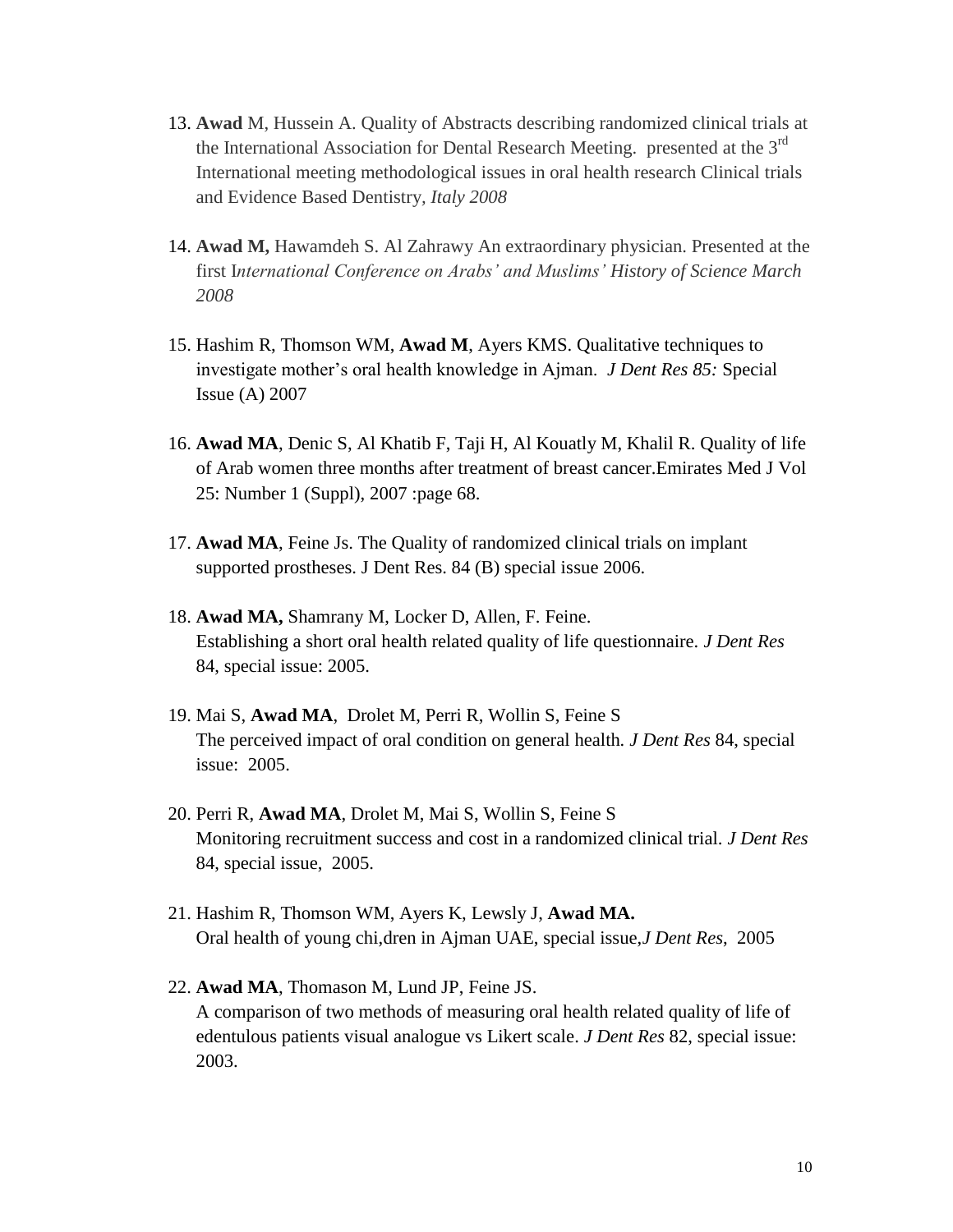- 23. **Awad MA**, Savard A, Klemetti E, Chehade A, Lund JP, Feine JS Satisfaction and oral health of elderly patients with conventional and 2-implant overdentures *J Dent Res J Dent Res* 81 special issue: 2002
- 24. Chehade, A., **Awad, MA**, Rico-Vargas, S, Savard, A, Lund, JP, Feine, JS Pain following implant placement in edentulous elderly patients. *J Dent Res*., 80 special issue: 2001.
- 25. **Awad MA**, Lund JP and Feine JS A Follow up study of patients who received conventional dentures and mandibular supported prostheses, *J Dent Res*, special issue: 431, 2000.
- 26. **Awad MA**, Lund JP and Feine JS Patients preferences one year after receiving conventional dentures or implant supported prostheses, *J Dent Res*, special issue: 79: 432, 2000.
- 27. Hamou RH, Toivanen T and **Awad MA** The oral health of dental students in the United Arab Emirates, *J Dent Res*, special issue: 79: 844, 2000.
- 28. **Awad MA**, Locker D, Lund JP, Dufresne E, Clokie CML and Feine JS The oral health of patients with conventional and 2-Implant overdentures *J Dent Res*, special issue: 78: 304, 1999.
- 29. **Awad, MA**, Lund JP, Dufresne E, Clokie CML and Feine JS Comparing mandibular implant overdentures with conventional dentures *J Dent Res*, special issue: 78: 331, 1999.
- 30. **Awad MA**, Lund JP, Clockie CML, Dufresne E and Feine JS Patients who prefer implants accentuate the positive *J Dent Res*., special issue: 77:.235, 1998.
- 31. **Awad MA**, Shapiro SH, Lund JP and Feine JS Determinants of patients' treatment preferences in a clinical trial *J Dent Res*. special issue: 77: 230, 1998.
- 32. **Awad MA**, Lund JP, Clockie CML, Dufresne E and Feine JS Factors that affect patients' general satisfaction with mandibular prostheses *J Dent Res*., special issue: 76: 2103, 1997.

#### **Presentations**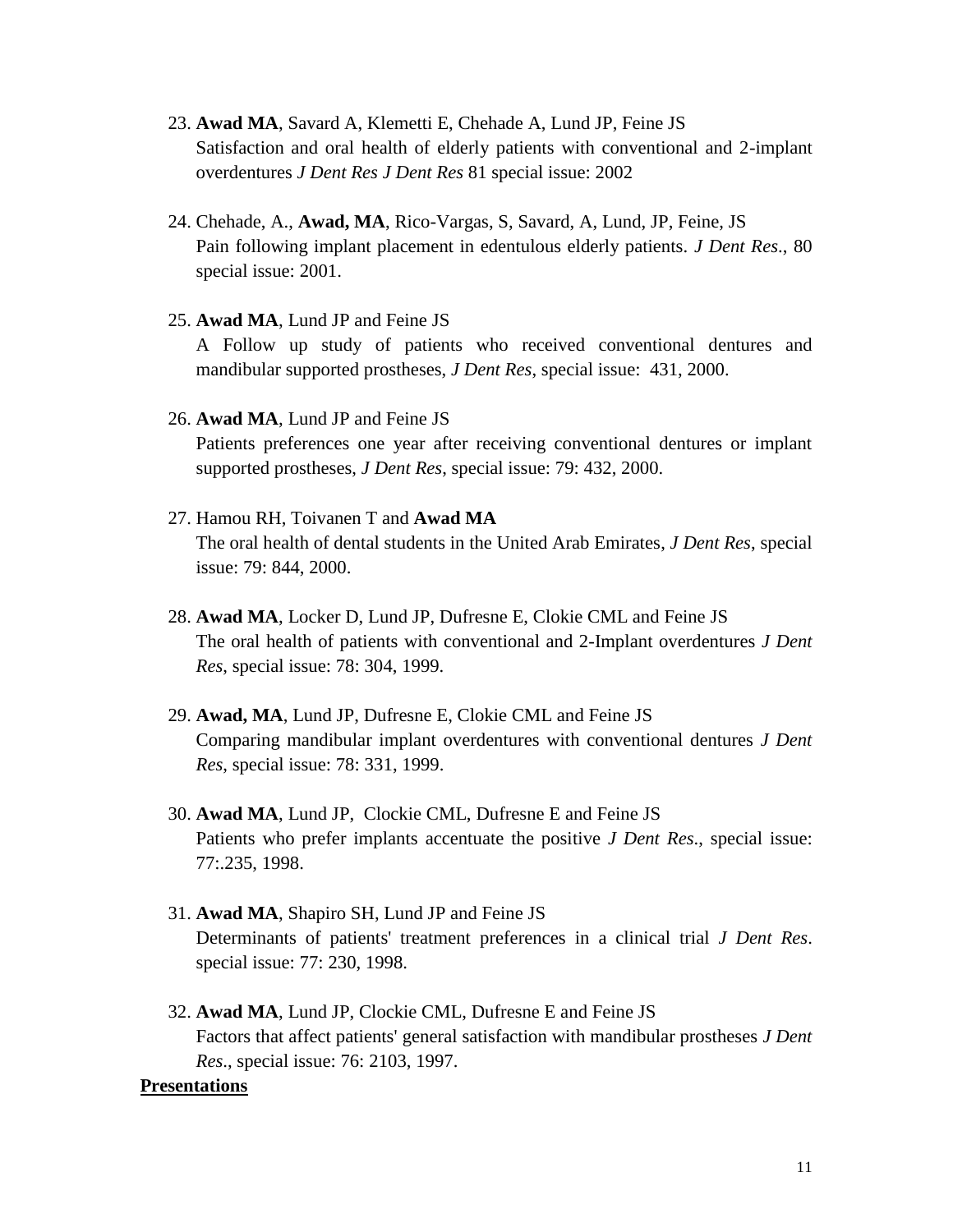- 1. Do Implant Overdentures Improve Nutritional State of Elderly Edentulous Patients? Presented at *88th International Association of Dental Research IADR General Session. Barcelona* 2010.
- 2. **Awad M**, The impact of implant overdentures on edentulous patients quality of life, presented AEEDC, UAE, 2009

# 3. **Awad MA**.

Oral health of Arab children. Presented at the FDI 2007, Dubai, UAE.

# 4. **Awad MA**.

Quality of life of Arab women three months after treatment of breast. Presented at the International Oncology Conference: Recent advances in clinical oncology. Al Ain, UAE, 2007

# 5. **Awad MA.**

The Quality of randomized clinical trials on implant supported prostheses.Prsented at the 84<sup>th</sup> general exhibition and general session of the IADR, Brisbane, Australia 2006.

# 6. **Awad MA.**

Validity and reliability of the EORTC core quality of life questionnaire (QLQ\_C30) in breast cancer patients in an Arab sample. Presented at the  $4<sup>th</sup>$ Dubai international conference for medical sciences. Dubai, UAE, 2006.

# 7. **Awad MA**.

Establishing a short oral health related quality of life questionnaire. Presented at the 83rd General exhibition and general session of the IADR, Baltimore, US, 2005.

# 8. **Awad MA**.

Can ratings of oral health-related quality of life predict treatment satisfaction. Presented at the Ist International meeting: Methodological issues in oral health research: Follow-up studies. Katholieke Universiteit, Leuven Belgium. 2004.

# 9. **Awad MA.**

A comparison of two methods of measuring oral health related quality of life of edentulous patients visual analogue vs Likert scale. Presented at the  $83<sup>nd</sup>$  annual IADR meeting, Goteborg, Sweden, 2003.

# 10. **Awad MA.**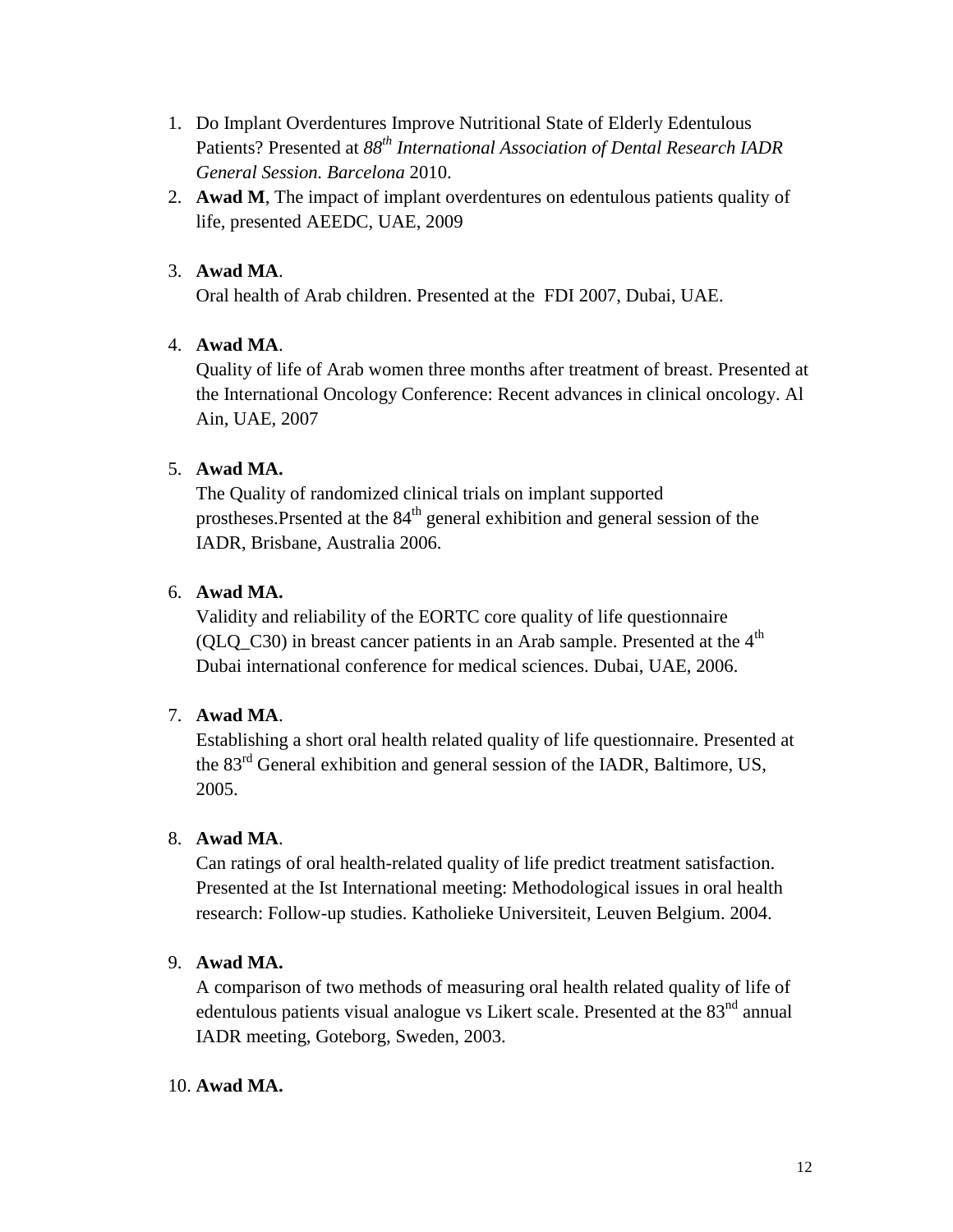Analysis of relative risk and consanguinity rates on cancer excess in the UAE. Presented at the International Cancer Congress, Dubai, UAE, 2003.

#### 11. **Awad MA.**

A Follow up study of patients who received conventional dentures and mandibular supported prostheses. Presented at the  $79<sup>th</sup>$  annual IADR meeting, Washington DC, USA, 2000.

#### 12. **Awad MA.**

Oral health of dental students in the United Arab Emirates, Presented at the Fifth Dubai Dental Health meeting, Dubai, UAE, 2000.

# 13. **Awad MA.**

Determinants of patients' treatment preferences in a clinical trial, Presented at the 78th annual IADR meeting, Vancouver, Canada, 1999.

#### 14. **Awad MA**.

Comparing mandibular implant overdentures with conventional dentures. Presented at the 77th annual IADR meeting, Nice, France, 1998.

#### 15. **Awad MA.**

The oral health of patients with conventional and 2-Implant overdentures Presented at the 76th annual IADR meeting, Orlando, Florida, USA, 1997.

#### **Honors and Awards**

| 2013        | Sharjah Islamic bank Award for best paper in medical and health sciences                                                             |
|-------------|--------------------------------------------------------------------------------------------------------------------------------------|
| 2009        | Distinguished Researcher Award, University of Sharjah, 2009                                                                          |
| 2008        | HH Sheikh Hamadan Bin Rashid Al Maktoum Award for Research<br>Achievement                                                            |
| 1998        | Morita Junior Investigator Award, Presented at the International<br>Association for Dental Research (IADR) Conference, Nice, France. |
| 1998        | Alma Mater Award, McGill University.                                                                                                 |
| 1994 - 1997 | Research Assistantship, Faculty of Dentistry, McGill University, Canada.                                                             |
| 1987 - 1989 | Teaching and Research Assistantship, Faculty of Dentistry, University of<br>Alberta, Canada.                                         |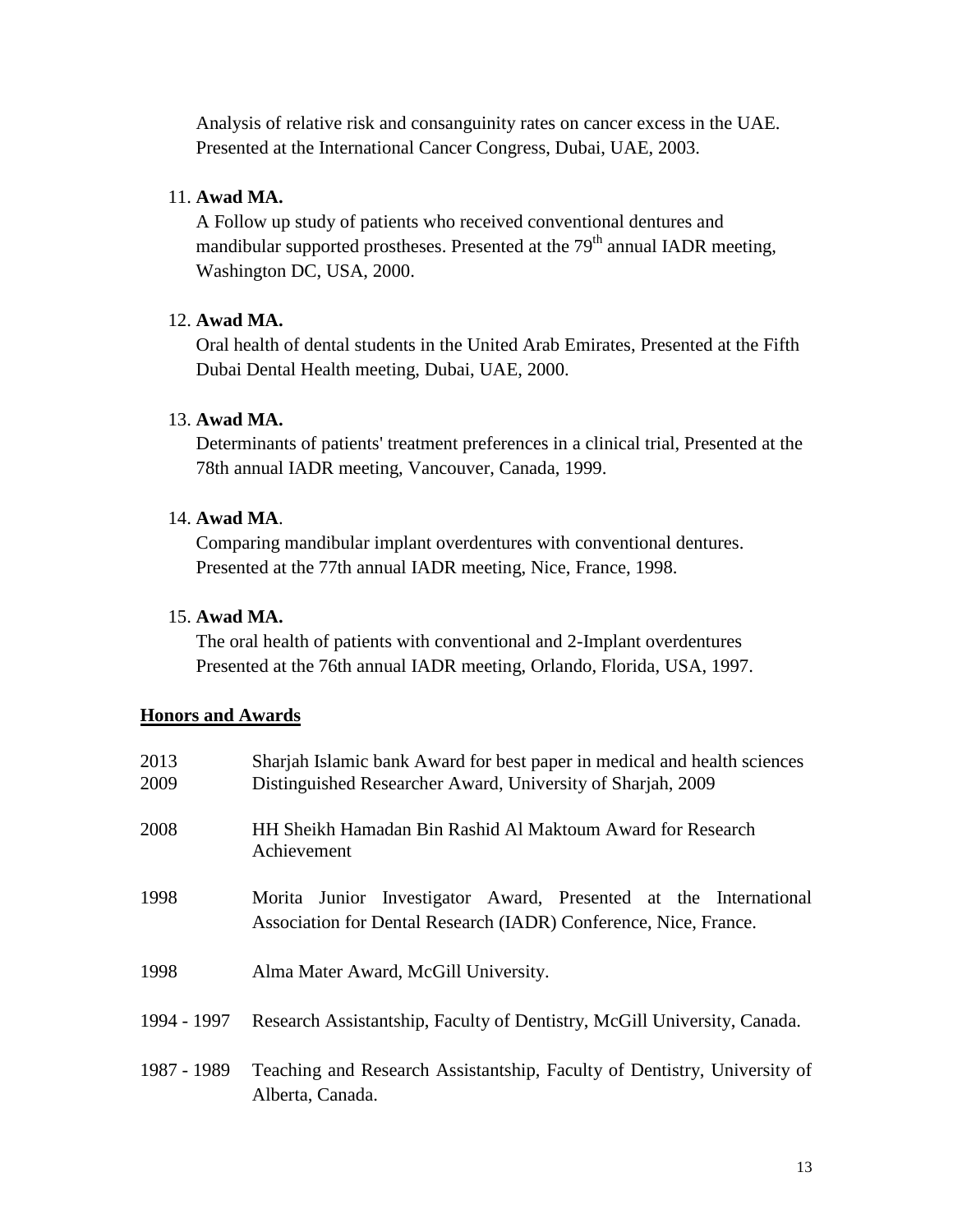1978 - 1980 Egyptian Government Scholarship.

# **Editorial Board Membership**

- o Community Dentistry and Oral Epidemiology Journal (2008-2011)
- o Journal of Dental Research (2006-2008)
- o Canadian Dental Association Journal (2008-)
- o International Journal of Oral Sciences (China) (2008-)
- o ISRN Dentistry (India) (2010-2012)

# **Teaching Experience**

#### **Post graduate teaching McGill University Faculty of Dentistry (2006-)**

During the summer months I teach in the post-graduate summer program at McGill University lectures on methodological issues in oral health research and application of basic statistical methods to dental research. The majority of the students are dental graduates enrolled in the Masters or PhD programs at the Faculty of Dentistry.

# **Undergraduate Teaching University of Sharjah, College of Dentistry (2005-)**

1002101 Dental and Health Sciences Stream 1002102 Dental Clinical Practice Stream 1002104 Evidence Based Dental Practice 0903103 Introduction to Medical Sciences

# **University of Sharjah, College of Health Sciences (2001 - 2005)**

- 0505531 Research Practicum
- 0504301 Introduction to Epidemiology
- 0503331 Health, Science and Society (on going)
- 0504302 Population Health
- 0503333 Critical Appraisal

# **Ajman University of Science and Technology – Faculty of Dentistry (1998-2000)**

- o Preventive Dentistry
- o Oral and Dental Diseases
- o Nutrition and Oral Health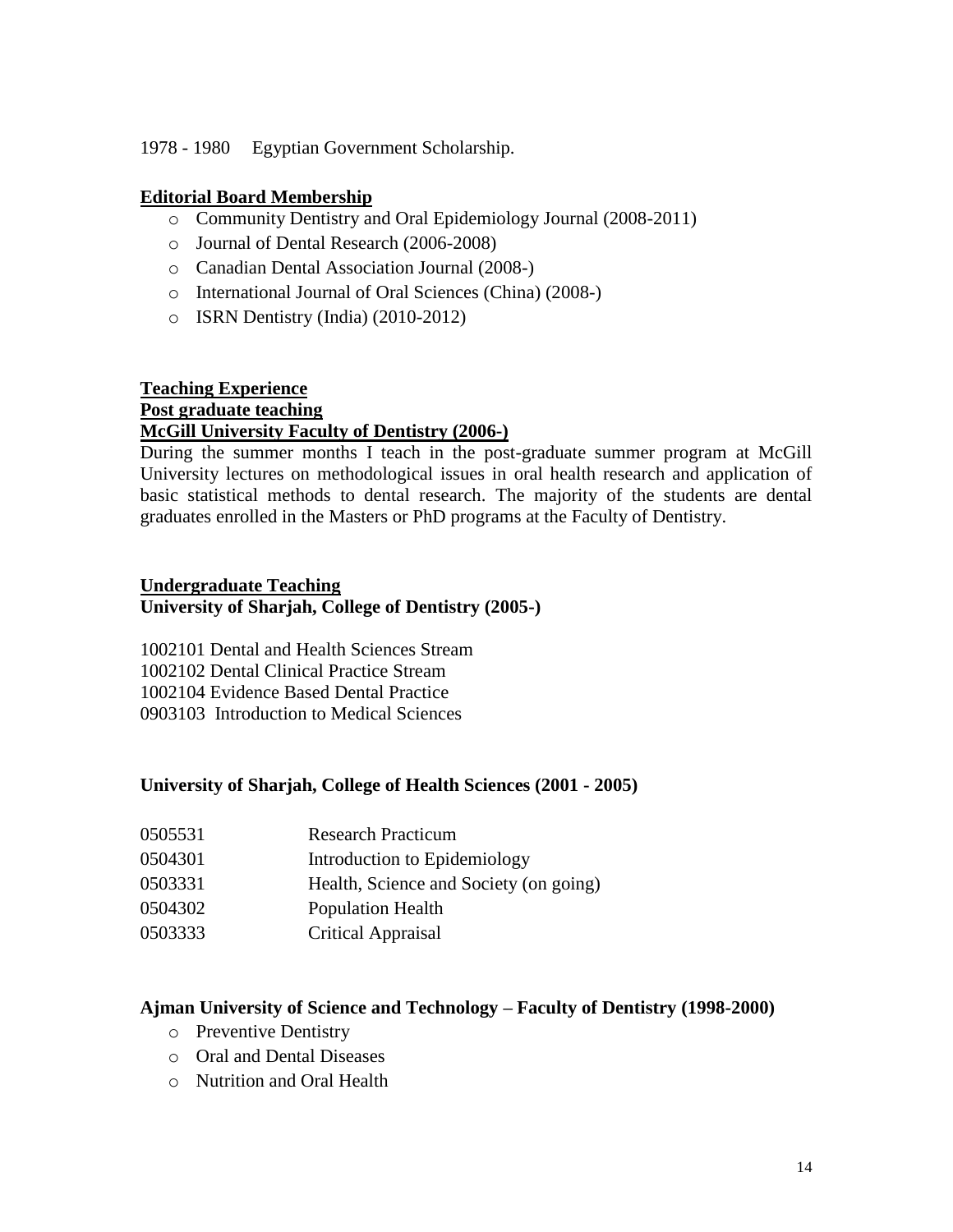# **McGill University - Faculty of Dentistry (1996 – 1998)**

| DPH <sub>1</sub> | Dental Public Health 1  |
|------------------|-------------------------|
| DPH <sub>2</sub> | Dental Public Health II |

#### **Students and Trainee**

- 1. Heydecke G (Trainee) McGill University, Faculty of Dentistry.
- 2. Raghad Hashim Otago University, New Zealand. Thesis title: "Oral health status of 4-6 years old children in the UAE".
- 3. Munira El Shamrany (Master student) McGill University, Canada. Thesis title: "Validation of a short form of the Oral Health Impact Profile".
- 4. Foorogh Abdalla (PhD Candidate): Queen Mary University. Thesis title" The association between obesity and oral health among 12-16 years old in the United Arab Emirates"
- 5. Nora Makensie (PhD Candidate): McGill University Thesis title " Determinants of oral health among adolescents in the United Arab Emirates"
- 6. Nuha Hawas (PhD Student): McGill University: Thesis title: "Patient satisfaction with clinical services provided at dental clinics in the UAE".

# **Scientific and Professional Societies Membership**

- o Cochrane Oral Health Group
- o International Association for Dental Research
- o Egyptian Dental Association
- o Society for Clinical Trials
- o International Epidemiological Association

# **Reviewer:**

- o Toronto Hospital for Sick Children, Grant Office
- o British Medical Journal
- o Community Dentistry and Oral Epidemiology Journal
- o Health Education and Research Journal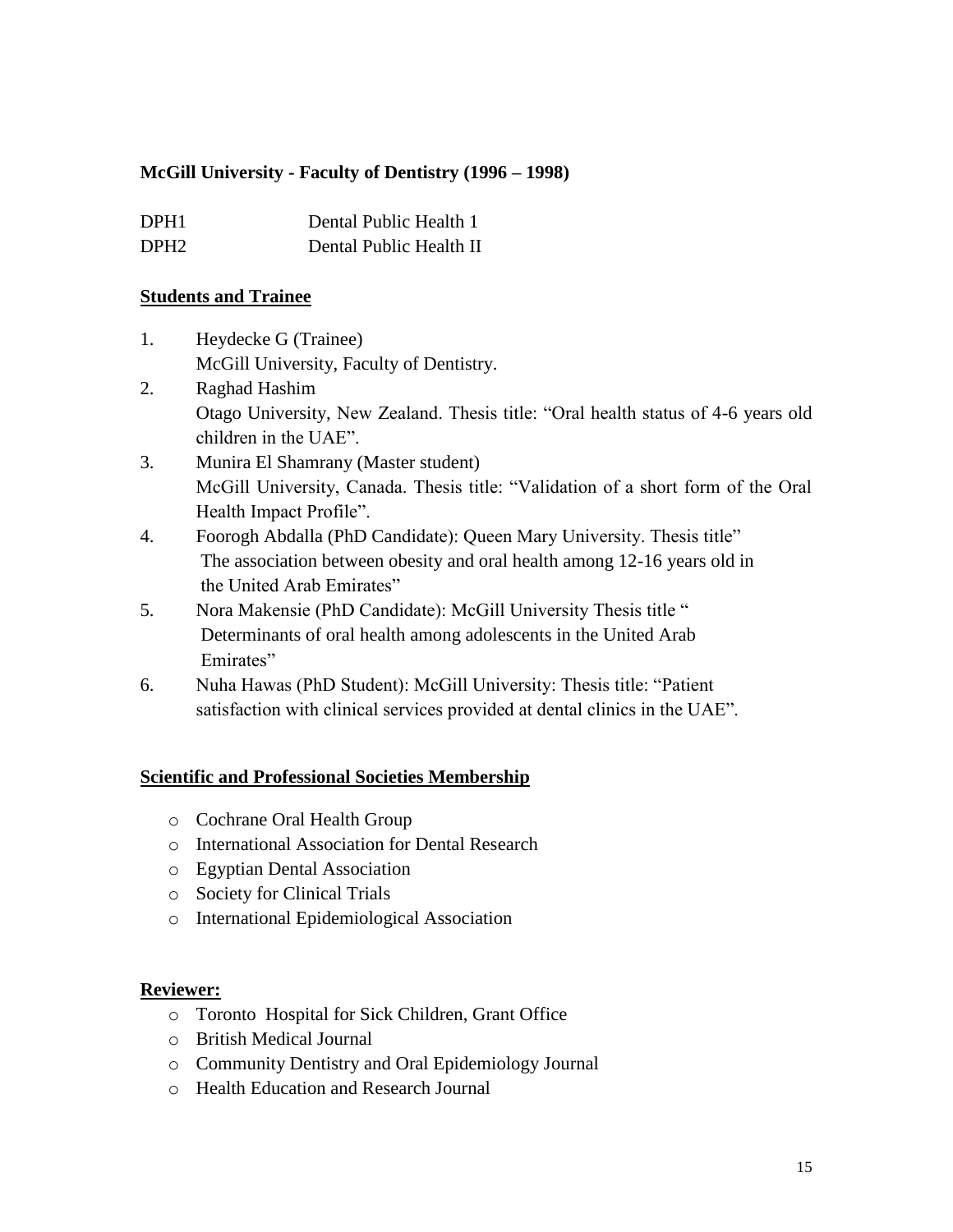- o Journal of Dental Research
- o Patient Education and Counsel Journal
- o Evidence Based Dental Practice
- o Journal of Oral Rehabilitation
- o Journal of the America Medical Association

## **Additional Academic Experience**

1996-1998: Faculty of Dentistry, McGill University: Development and coordination of the Dental Public Health courses.

1998-2000: Faculty of Dentistry, Ajman University: Development and coordination of the preventive dentistry courses and preparation of required documents and course files for accreditation by the Ministry of Education in the UAE.

| <b>Community Service:</b> |                                                                                                                                                                                                                                                                                                     |
|---------------------------|-----------------------------------------------------------------------------------------------------------------------------------------------------------------------------------------------------------------------------------------------------------------------------------------------------|
| 2013:                     | Invited Speaker: Higher Colleges of Technology,<br>Sharjah: Oral Health and Nutrition<br>Interview Dental Tribune: Oral health issues in Arab<br>populations                                                                                                                                        |
| $2012 -$                  | Sharjah Prison Dental Services : providing dental<br>services to inmates in Sharjah prison.<br><b>Invited Speaker: Al Rashid Hospital Dubai: Screening</b><br>for breast cancer in Arab populations                                                                                                 |
| 2011                      | Interview Sharjah TV: an interview about oral health<br>problems among children in the UAE                                                                                                                                                                                                          |
| 2008:                     | Speaker: Anti-smoking campaign organized by the<br>College of Dentistry, University of Sharjah                                                                                                                                                                                                      |
| 2008-                     | Coordinator: Sharjah Schools Oral Health Program:<br>providing school children with preventive oral health<br>instructions, treatments and education materials.                                                                                                                                     |
| 2007<br>2007-2010         | Oral health education visit to Al Manar school Ajman<br>Humanitarian services for Handicapped Children<br>Sharjah: Early intervention centre (Sharjah) Providing<br>oral examinations and prophylaxis treatment to<br>handicapped children and children with special needs<br>attending the centre. |
| 2006                      | Speaker: Ministry of Health, Ras Al khaimah: Current<br>issues in Medical Research symposium                                                                                                                                                                                                        |